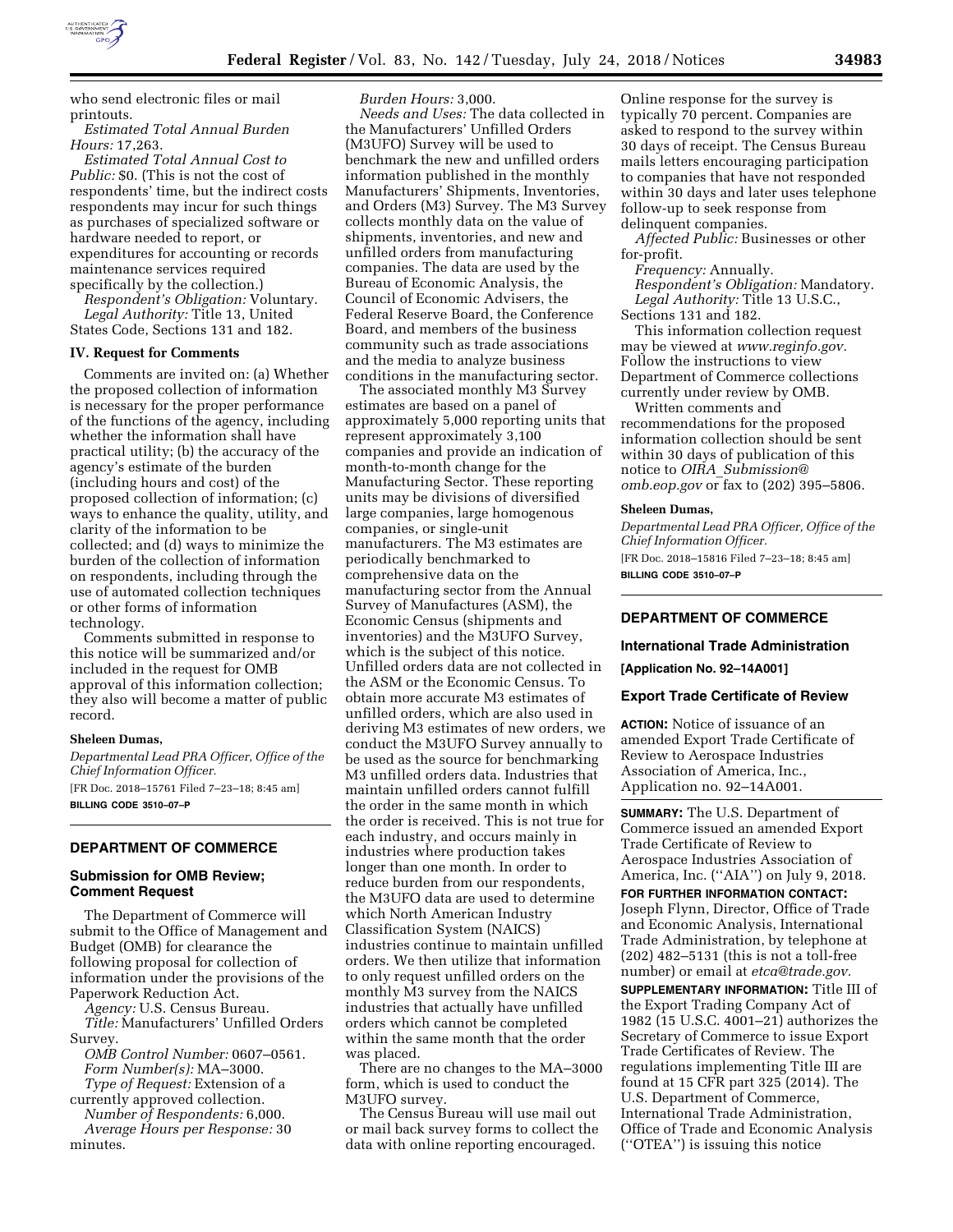pursuant to 15 CFR 325.6(b), which requires the Secretary of Commerce to publish a summary of the issuance in the **Federal Register**. Under Section 305(a) of the Export Trading Company Act (15 U.S.C. 4012(b)(1)) and 15 CFR 325.11(a), any person aggrieved by the Secretary's determination may, within 30 days of the date of this notice, bring an action in any appropriate district court of the United States to set aside the determination on the ground that the determination is erroneous.

# **Description of Certified Conduct**

AIA's Export Trade Certificate of Review has been amended to:

1. Add the following companies as new Members of the Certificate within the meaning of section 325.2(l) of the Regulations (15 CFR 325.2(l)):

- ACUTRONIC USA, Inc.; Pittsburgh, PA (controlling entity ACUTRONIC Holding AG; Bubikon, Switzerland)
- ADI American Distributors LLC; Randolph, NJ
- Advanced Logistics for Aerospace (ALA); New York, NY (controlling entity ALA SpA; Naples, Italy)
- Aernnova Aerospace; Ann Arbor, MI (controlling entity Aernnova Aerospace; Miñano, Spain)
- Aero Metals Alliance Inc.; Northbrook, IL (controlling entity Aero Metals Alliance; Surrey, UK)
- AeroVironment, Inc.; Monrovia, CA
- AlixPartners, LLP; New York, NY
- Alta Devices, Inc.; Sunnyvale, CA (controlling entity Hanergy Holding Group Ltd.; Beijing, China)
- Altitude Industries, LLC; Overland Park, KS
- Amazon.com, Inc.; Seattle, WA
- American Metal Bearing Company; Garden Grove, CA (controlling entity Marisco, Ltd.; Kapolei, HI)
- Athena Manufacturing, LP; Austin, TX
- Boom Technology, Inc.; Denver, CO • BRPH Architects Engineers, Inc.; Melbourne, FL
- Burns & McDonnell Engineering Corporation, Inc.; Kansas City, MO
- BWX Technologies, Inc.; Lynchburg, VA
- Cytec Engineered Materials, Inc.; Tempe, AZ (controlling entity Solvay Group; Brussels, Belgium)
- Delta Flight Products; Atlanta, GA (controlling entity Delta Air Lines, Inc.; Atlanta, GA)
- EPTAM Plastics; Northfield, NH
- Garmin International, Inc.; Olathe, KS (controlling entity Garmin Ltd.; Schaffhausen, Switzerland)
- General Atomics Aeronautical Systems, Inc.; Poway, CA (controlling entity General Atomics; San Diego, CA)
- Google LLC; Mountain View, CA (controlling entity Alphabet Inc.; Mountain View, CA)
- GSE Dynamics, Inc.; Hauppauge, NY • Information Services Group, Inc.; Stamford, CT
- Integral Aerospace, LLC; Santa Ana, CA
- ITT Inc.; White Plains, NY
- Job Performance Associates, LLC; Jacksonville, FL
- JR Industries, Inc.; Westlake Village, CA
- ManTech International Corporation; Fairfax, VA
- Mercury Systems, Inc.; Andover, MA
- Net-Inspect, LLC; Kirkland, WA
- New England Airfoil Products, Inc.; Farmington, CT
- Nokia US; Murray Hill, NJ (controlling entity Nokia Corporation; Espoo, Finland)
- Norsk Titanium US Inc.; Plattsburgh, NY (controlling entity Norsk Titanium AS; Hønefoss, Norway)
- Omega Aerial Refueling Services, Inc.; Alexandria, VA
- Orbital ATK, Inc.; Dulles, VA
- Pegasus Steel, LLC; Goose Creek, SC
- PrecisionHawk Inc.; Raleigh, NC
- Primus Aerospace; Lakewood, CO
- PTC Inc.; Needham, MA
- Range Generation Next LLC; Sterling, VA (controlling entities Raytheon Company; Waltham, MA and General Dynamics IT; Fairfax, VA)
- Special Aerospace Services, LLC; Boulder, CO
- SupplyOn North America, Inc.; San Diego, CA (controlling entity SupplyOn AG; Hallbergmoos, Germany)
- The Aerospace Corporation, Civil Systems Group; El Segundo, CA (controlling entity The Aerospace Corporation; El Segundo, CA)
- The Lundquist Group LLC; New York, NY
- Tribus Aerospace Corporation; Poway, CA
- TT Electronics; Perry, OH (controlling entity TT Electronics plc; Woking, UK)
- Unitech Aerospace; Hayden, ID 2. Delete the following companies as Members of AIA's Certificate:
- Accurus Aerospace Corporation, LLC
- Aerospace Exports Incorporated
- AirMap
- Ascent Manufacturing, Inc.
- Aurora Flight Sciences Corporation
- Barnes Group Inc.
- C4 Associates, Inc.
- Camcode Division of Horizons, Inc.
- Castle Metals
- CDI Corporation
- Curtiss-Wright Corporation
- Cytec Industries, Inc.
- FLIR Systems, Inc.
- Fluor Corporation, Inc.
- HP Enterprise Services—Aerospace
- J Anthony Group, LLC
- Lavi Systems, Inc.
- LMI Aerospace, Inc.
- Micro-Coax, Inc.
- NYLOK, LLC
- Oxford Performance Materials
- Park-Ohio Holdings Corp
- SCB Training, Inc.
- Seal Science, Inc.
- SIFCO Industries, Inc.
- SITA
- Spacecraft Components Corporation
- Sunflower Systems
- United Parcel Services of America, Inc.
- Verizon Enterprise Solutions, Inc.
- Vogelhood

3. Change in name or address for the following Members:

- Acutec Precision Machining, Inc. of Saegertown, PA is now named Acutec Precision Aerospace, Inc. of Meadville, PA
- Alcoa Defense of Crystal City, VA is now named Arconic Inc. of New York, NY
- Computer Sciences Corporation of Falls Church, VA is now named DXC Technology Company of Tysons Corner, VA

*AIA's amendment of its Export Trade Certificate of Review results in the following membership list:* 

- 3M Company, St. Paul, MN
- AAR Corp., Wood Dale, IL
- Accenture, Chicago, IL
- Acutec Precision Aerospace, Inc., Meadville, PA
- ACUTRONIC USA, Inc., Pittsburgh, PA
- ADI American Distributors LLC, Randolph, NJ
- Advanced Logistics for Aerospace (ALA), New York, NY
- Aerion Corporation, Reno, NV
- Aernnova Aerospace, Ann Arbor, MI
- Aerojet Rocketdyne, Rancho Cordova, CA

The Aerospace Corporation, Civil Systems Group, El Segundo, CA • AeroVironment, Inc., Monrovia, CA • AGC Aerospace & Defense, Oklahoma

• AlixPartners, LLP, New York, NY • Allied Telesis, Inc., Bothell, WA • Alta Devices, Inc., Sunnyvale, CA • Altitude Industries, LLC, Overland

• Amazon.com, Inc., Seattle, WA • American Metal Bearing Company,

- Aero-Mark, LLC, Ontario, CA
- Aero Metals Alliance Inc.,

• Aireon LLC, McLean, VA

Northbrook, IL

City, OK

Park, KS

Garden Grove, CA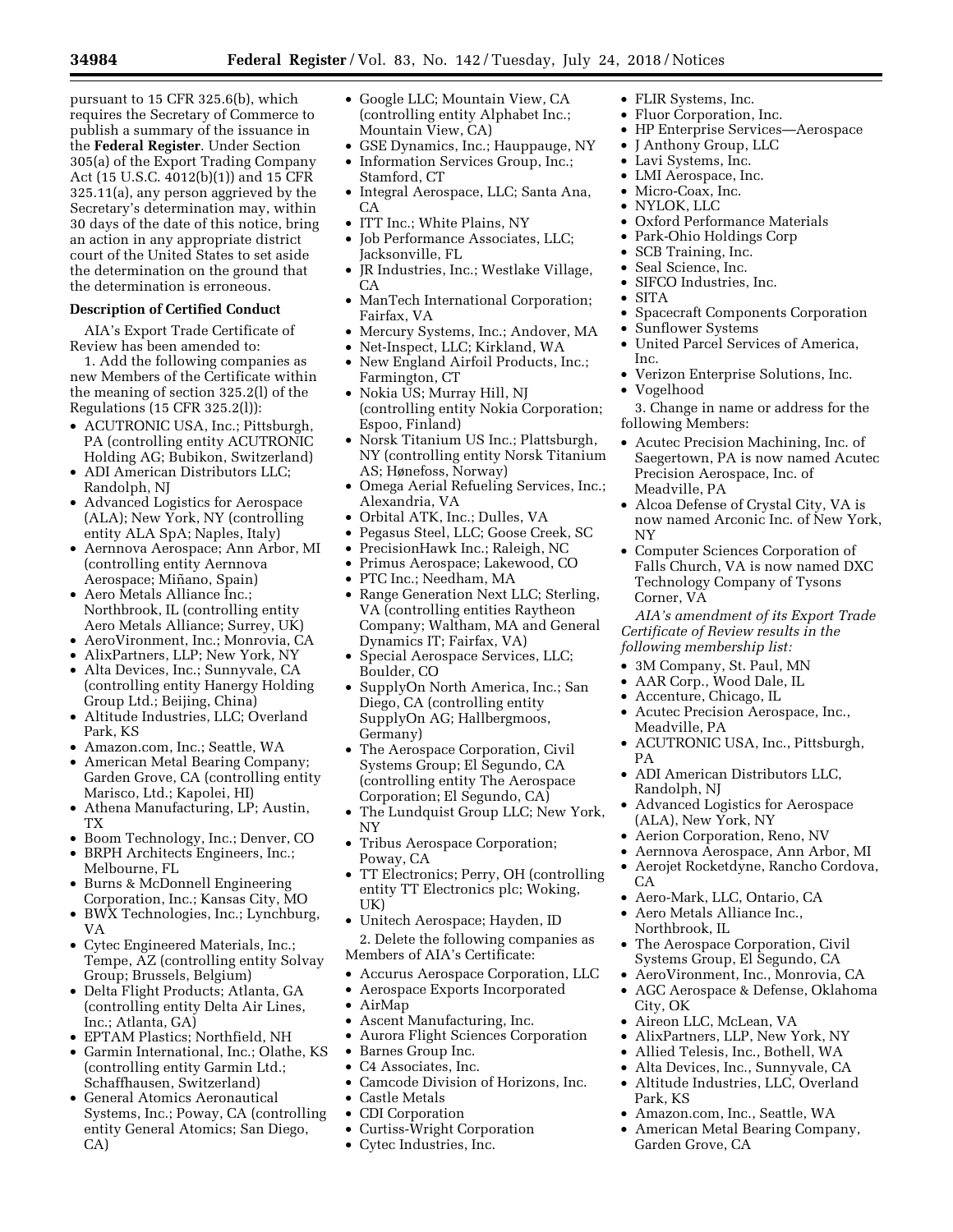- American Pacific Corporation, Las Vegas, NV
- Analytical Graphics, Inc., Exton, PA
- Apex International Management
- Company, Daytona Beach, FL • Arconic Inc., New York, NY
- Astronautics Corporation of America,
- Milwaukee, WI
- Astronics Corporation, East Aurora, NY
- Athena Manufacturing, LP, Austin, TX
- AUSCO, Inc., Port Washington, NY
- Avascent, Washington, DC
- B&E Group, LLC, Southwick, MA
- BAE Systems, Inc., Rockville, MD
- Ball Aerospace & Technologies Corp., Boulder, CO
- Belcan Corporation, Cincinnati, OH
- Benchmark Electronics, Inc., Angleton, TX
- The Boeing Company, Chicago, IL
- Bombardier, Montreal, Canada
- Boom Technology, Inc., Denver, CO
- Boston Consulting Group, Boston, MA • BRPH Architects Engineers, Inc.,
- Melbourne, FL • Burns & McDonnell Engineering
- Corporation, Inc., Kansas City, MO • BWX Technologies, Inc., Lynchburg,
- VA
- CADENAS PARTsolutions, LLC, Cincinnati, OH
- CAE USA Inc., Tampa, FL
- Capgemini, New York, NY
- Celestica Inc., Toronto, Canada
- Click Bond, Inc., Carson City, NV
- Cobham, Arlington, VA
- CPI Aerostructures, Inc., Edgewood, NY
- Crane Aerospace & Electronics, Lynnwood, WA
- Cubic Corporation, Inc., San Diego, CA
- Cytec Engineered Materials, Inc., Tempe, AZ
- Cyient Ltd., Hyderabad, India
- Deloitte Consulting LLP, New York, NY
- Delta Flight Products, Atlanta, GA
- Denison Industries, Inc., Denison, TX
- Ducommun Incorporated, Carson, CA
- Dupont Company, New Castle, DE • DXC Technology Company, Tysons
- Corner, VA • Eaton Corporation, Cleveland, OH
- Elbit Systems of America, LLC, Fort
- Worth, TX,
- Embraer Aircraft Holding, Inc., Fort Lauderdale, FL
- EPS Corporation, Tinton Falls, NJ
- EPTAM Plastics, Northfield, NH
- Ernst Young LLP, New York, NY
- Esterline Technologies, Bellevue, WA
- Exostar, LLC, Herndon, VA • Facebook, Inc., Menlo Park, CA
- Flextronics International USA, Inc.,
- San Jose, CA
- Flight Safety International, Inc., Flushing, NY
- FS Precision Tech, Co. LLC, Compton, CA
- FTG Circuits, Inc., Chatsworth, CA
- Garmin International, Inc., Olathe, KS
- General Atomics Aeronautical Systems, Inc., Poway, CA
- General Dynamics Corporation, Falls Church, VA
- General Electric Aviation, Cincinnati, OH
- GKN Aerospace North America, Irving, TX
- Google LLC, Mountain View, CA
- GSE Dynamics, Inc., Hauppauge, NY
- Harris Corporation, Melbourne, FL
- HCL America Inc., Sunnyvale, CA
- HEICO Corporation, Hollywood, FL
- Hexcel Corporation, Stamford, CT
- Honeywell Aerospace, Phoenix, AZ
- Huntington Ingalls Industries, Inc., Newport News, VA
- IBM Corporation, Armonk, NY
- Information Services Group, Inc., Stamford, CT
- Integral Aerospace, LLC, Santa Ana, CA
- Iron Mountain, Inc., Boston, MA
- ITT Inc., White Plains, NY
- Jabil Defense & Aerospace Services LLC, St. Petersburg, FL
- Job Performance Associates, LLC, Jacksonville, FL
- JR Industries, Inc., Westlake Village, CA
- Kaman Aerospace Corporation, Bloomfield, CT
- KPMG LLP, New York, NY
- Kratos Defense & Security Solutions, Inc., San Diego, CA
- L–3 Communications Corporation, New York, NY
- LAI International, Inc., Scottsdale, AZ
- Leidos, Inc., Reston, VA
- Lockheed Martin Corporation, Bethesda, MD
- Lord Corporation, Cary, NC
- LS Technologies, LLC, Fairfax, VA • The Lundquist Group LLC, New York, NY
- ManTech International Corporation, Fairfax, VA
- Marotta Controls, Inc., Montville, NJ
- Meggitt-USA, Inc., Simi, CA
- Mercury Systems, Inc., Andover, MA
- Microsemi Corporation, Aliso Viejo, CA
- Momentum Aviation Group, Woodbridge, VA
- MOOG Inc., East Aurora, NY
- MTorres America, Bothell, WA • National Technical Systems, Inc.,
- Calabasas, CA
- NEO Tech, Chatsworth, CA
- Net-Inspect, LLC, Kirkland, WA • New England Airfoil Products, Inc., Farmington, CT
- Nokia US, Murray Hill, NJ
- The NORDAM Group, Inc., Tulsa, OK
- Norsk Titanium US Inc., Plattsburgh, NY
- Northrop Grumman Corporation, Los Angeles, CA
- Omega Aerial Refueling Services, Inc., Alexandria, VA
- O'Neil & Associates Inc., Miamisburg, OH • Orbital ATK, Inc., Dulles, VA

• Pacific Design Technologies, Goleta,

• Parker Aerospace, Irvine, CA • Pegasus Steel, LLC, Goose Creek, SC • Plexus Corporation, Neenah, WI • PPG Aerospace-Sierracin Corporation,

• PrecisionHawk Inc., Raleigh, NC • Primus Aerospace, Lakewood, CO • Primus Technologies Corporation,

• PWC Aerospace & Defense Advisory

• Range Generation Next LLC, Sterling,

• Raytheon Company, Waltham, MA • Rhinestahl Corporation, Mason, OH

• Rockwell Collins, Inc., Cedar Rapids,

• Rolls-Royce North America Inc.,

• Securitas Critical Infrastructure Services, Inc., Springfield, VA • Siemens PLM Software, Plano, TX • Sierra Nevada Corporation, Littleton,

• salesforce.com, inc., San Francisco,

• SAP America, Inc., Newtown Square,

• Sparton Corporation, Schaumburg, IL • Special Aerospace Services, LLC,

• Spirit AeroSystems, Inc., Wichita, KS • SupplyOn North America, Inc., San

• Tech Manufacturing, LLC, Wright

• TriMas Aerospace, Los Angeles, CA • Triumph Group Inc., Wayne, PA

• Universal Protection Services, Santa

• Virgin Galactic, LLC, Las Cruces, NM • Wesco Aircraft Hardware Corporation,

The effective date of the amendment is April 4, 2018, the date on which

• Woodward, Inc., Fort Collins, CO

• Textron Inc., Providence, RI • Therm, Incorporated, Ithaca, NY • Tip Technologies, Waukesha, WI • Tribus Aerospace Corporation,

• TT Electronics, Perry, OH • Unitech Aerospace, Hayden, ID • United Technologies Corporation,

• Verify, Inc., Irvine, CA

• The Padina Group, Inc., Lancaster, PA

CA

VA

IA

CA

PA

CO

Boulder, CO

Diego, CA

City, MO

Poway, CA

Hartford, CT

Valencia, CA

• Xerox, Norwalk, CT

Ana, CA

Reston, VA

Sylmar, CA

Williamsport, PA • PTC Inc., Needham, MA

Services, McLean, VA

• Rix Industries, Benicia, CA